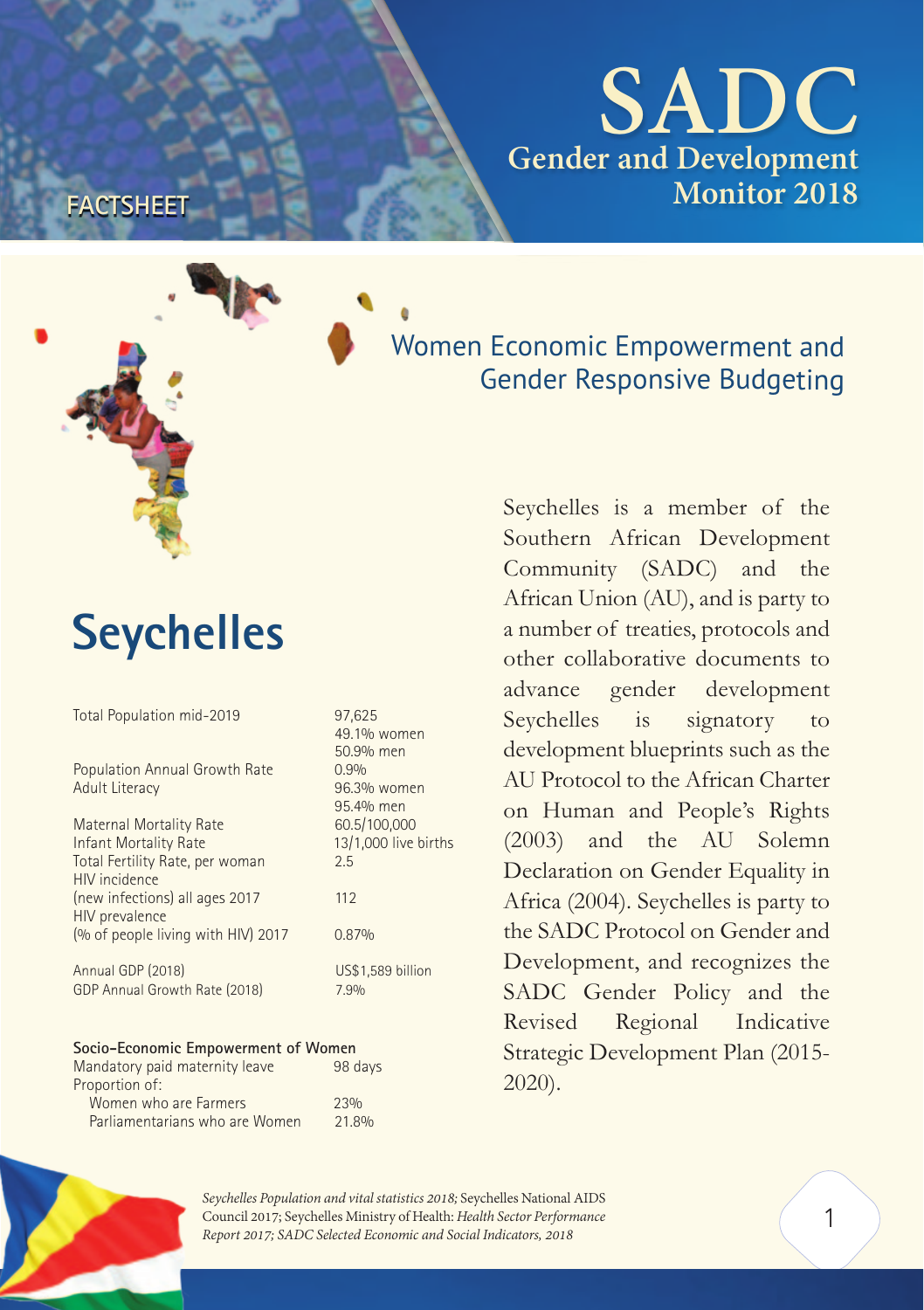## **Productive Resources and Property Ownership**

Property rights for women include the right to attain or dispose of movable or immovable property and resources entitled to them or acquired through their labour. In terms of land access, although there are no clearly defined provisions for women and men, the Constitution clearly states that access is equal for all people in Seychelles. Section 26(1) says, *Every person has a right to property and for the purpose of this article this right includes the right to acquire, own, peacefully enjoy and dispose of property either individually or in association with others.* 

 Of the total number of people who make use of state land, 15 percent are women and 85 percent are men. With regards to private land an estimated 23 percent of farmers are women and 77 percent are men (SGDM, 2018). This variation between women and men in access to land in Seychelles can be as a result of the policies of the country which are said to be gender neutral without providing special provisions for women, who are in most cases more disadvantaged than men. The decline of agricultural activity on the islands has also seen land ownership plummet. This is because the economy has shifted from agro-based production and has since ventured into promoting its tourism and fishing industry, thus causing people lose interest in owning land for agricultural purposes.

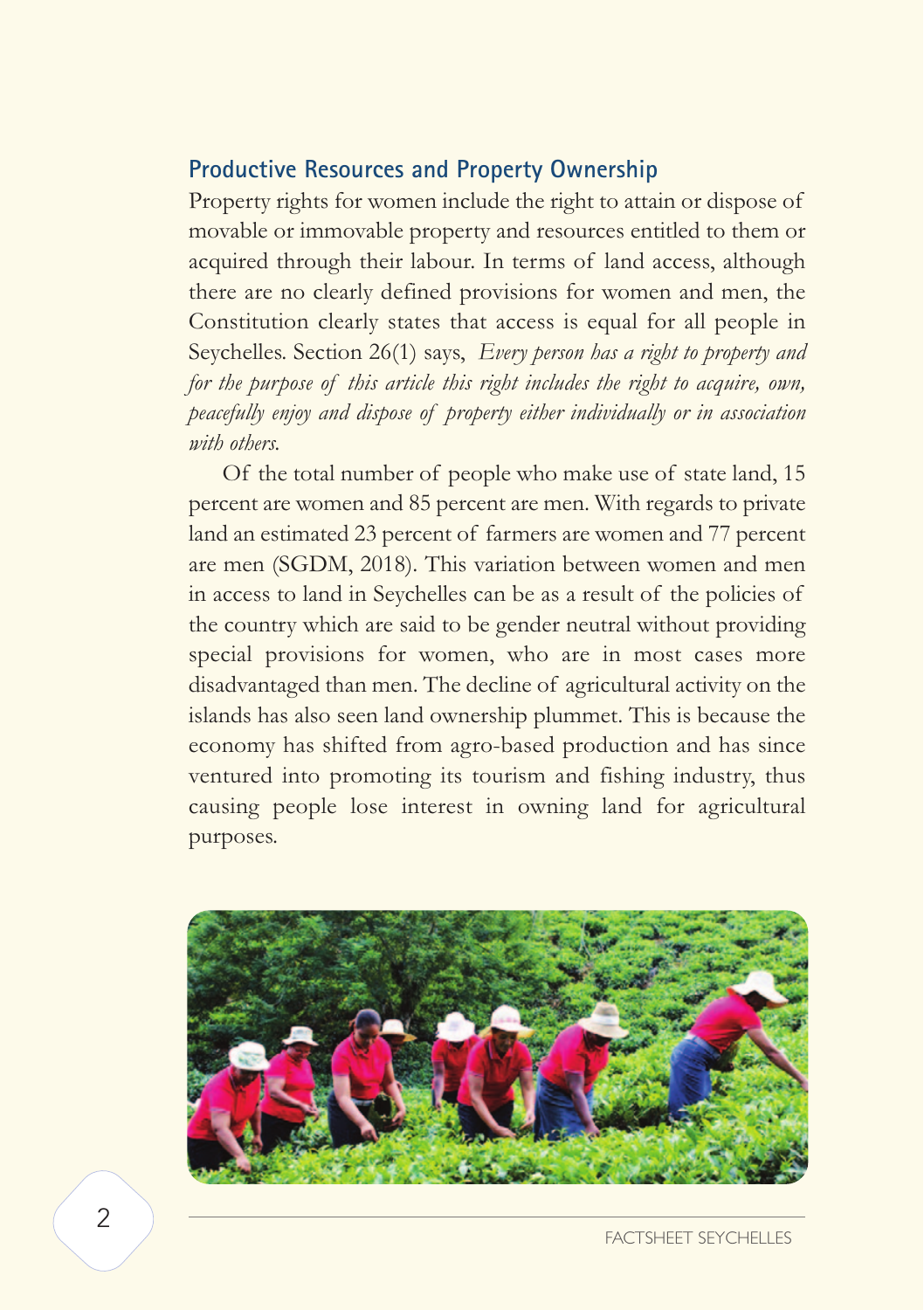# **ICT**

Seychelles is one of the leading implementers of ICT systems and provisions in southern Africa. Being a member of the SADC regional

block, Seychelles recognizes the region's Declaration on Information Communication Technologies which aims to push for better technological infrastructure as a way of advancing economies.

This declaration also advocates for the development of ICTs in the rural and remote areas as well as in underprivileged urban dwellings and educational institutions. In Seychelles, access to credit and ICT is available to both men and women (SADC, 2018).

The Seychelles Department of Information Communication Technol-

| Access to Information by Women and Men |                               |                |     |                |  |  |
|----------------------------------------|-------------------------------|----------------|-----|----------------|--|--|
|                                        |                               |                |     |                |  |  |
|                                        |                               |                |     |                |  |  |
|                                        | Information                   | Total %        | Men | Women          |  |  |
|                                        | Communication                 |                |     |                |  |  |
|                                        | Connection to Internet        | 34             | 39  | 31             |  |  |
|                                        | Dial-Up connection            | $\mathsf{6}$   | 6   | $\overline{4}$ |  |  |
|                                        | Broadband post-paid           | 15             | 17  | 13             |  |  |
|                                        | Broadband pre-paid            | 12             | 13  | 9              |  |  |
|                                        | Internet through mobile phone | 17             | 14  | 15             |  |  |
|                                        | Mobile phone                  | 94             | 93  | 94             |  |  |
|                                        | Mobile phone-non smart phone  | 77             | 76  | 78             |  |  |
|                                        | Mobile phone-smart phone      | 36             | 39  | 34             |  |  |
|                                        | Mobile phone- both non        |                |     |                |  |  |
|                                        | smart and smart phone         | 32             | 29  | 34             |  |  |
|                                        | Telephone landline            | 41             | 41  | 41             |  |  |
|                                        | Access to radio               | 89             | 85  | 91             |  |  |
|                                        | Access to television          | 95             | 94  | 96             |  |  |
|                                        | Access to cable TV            | 40             | 42  | 38             |  |  |
|                                        | Access to satellite TV        | $\mathfrak{D}$ | 3   | $\mathfrak{p}$ |  |  |
|                                        | Access to daily newspaper     | 22             | 24  | 20             |  |  |
|                                        | Access to weekly newspaper    | 23             | 26  | 21             |  |  |

*Source Household Budget Survey 2013*

ogy, has been over the years running with the e-government project. The thrust of this project is to put government services under a major transformation through integrating of ICT solutions to ease and modernise service delivery. The generality of ICT distribution in the nation is fair overally as can be noted from statistics in the table.

#### **Credit**

Seychelles does not have specific institutions that stand for the provision of credit and needs related to women alone. The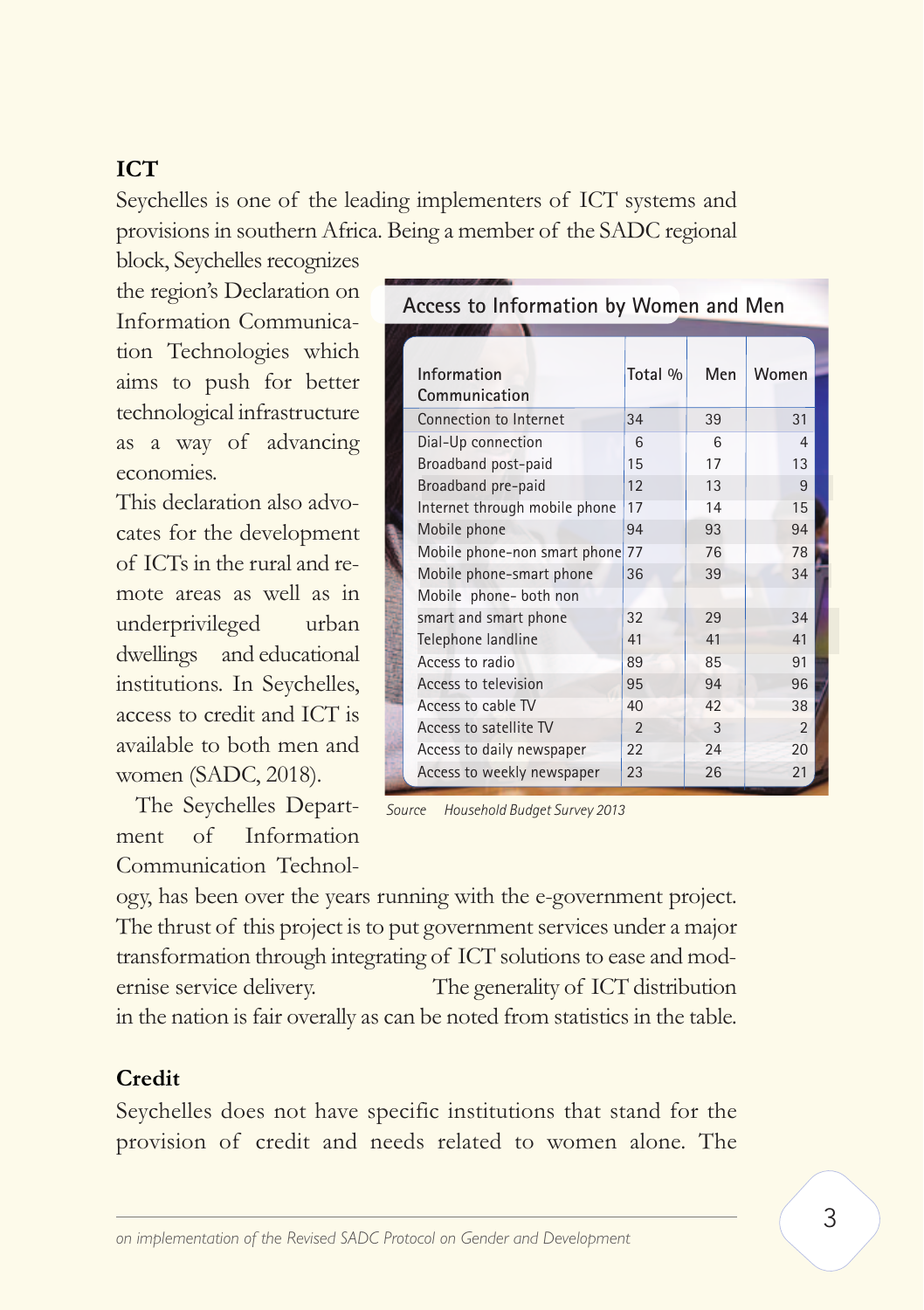Seychelles Credit Union (SCU) for example, is a financial aid institution which was introduced by the Seychellois government under its Ministry of Finance, Trade, Investment and Economic Planning. The aim of SCU is to provide financial aid to the citizens through allowing women and men to borrow, save and invest through various credit facilities. Despite it not being specifically set for women, the SCU has significantly assisted women through loans and enhanced financial capacity on investing borrowed money as well as saving profits realised from investment.

#### **Trade**

Trade in Seychelles has been growing over the years to become a major stronghold of the economy and is monitored by the Ministry of Finance, Trade, Investment and Economic Planning. As a measure to ensure that the trade sector grows, the government has instituted a significant number of laws to achieve global status through transparency and accountability in the nation's trading regimes thereby boosting confidence within the business community both in the region and globally to invest and trade in Seychelles. Seychelles is a member of the SADC Free Trade Area which aims at achieving further liberalisation of intra-regional trade in goods and services, to ensure the improvement of the climate

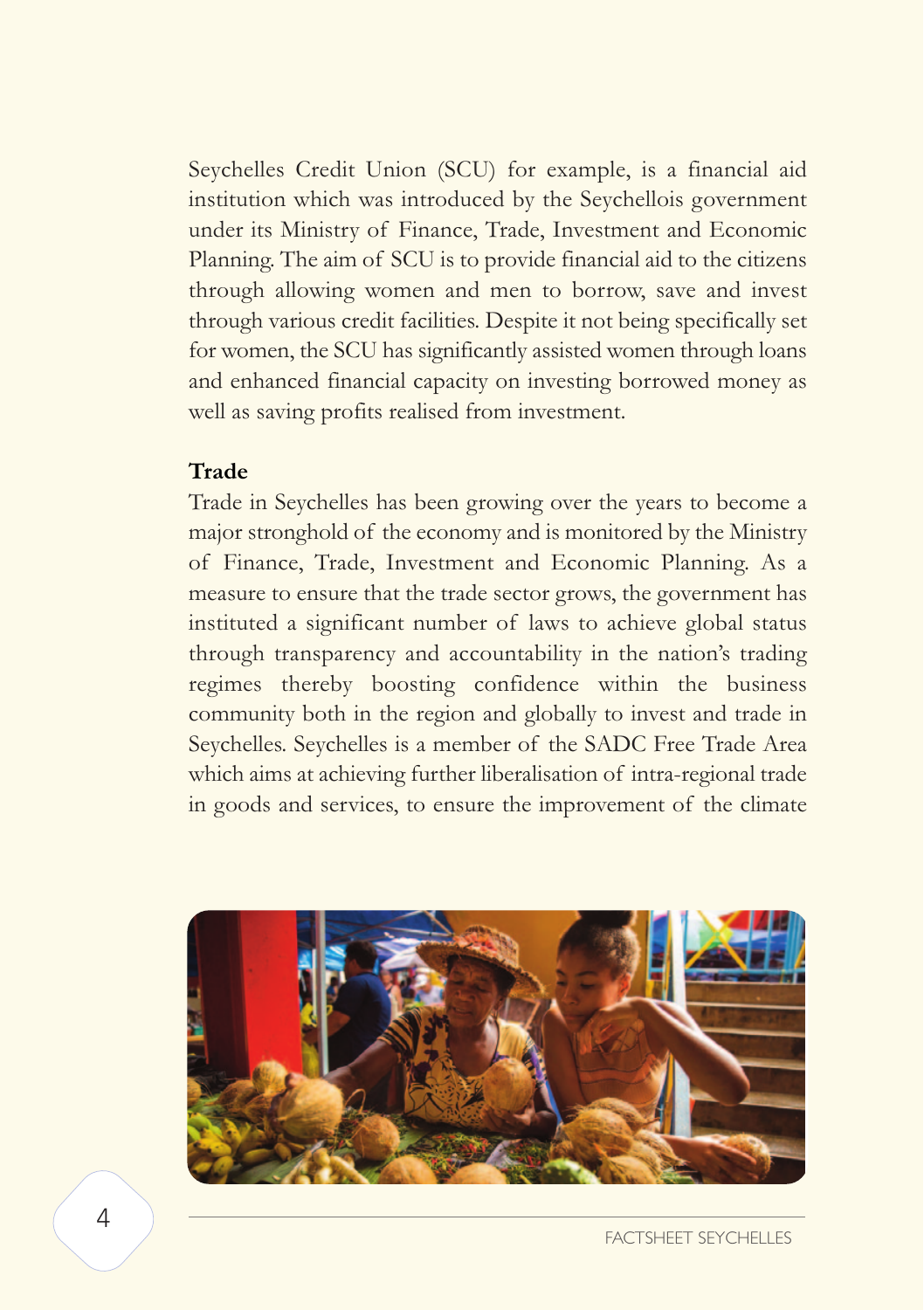for domestic, cross-border and foreign investment. This will in return profit the region by enhancing economic development, diversification and industrialisation of the region. With Seychelles eliminating its tariff lines from imports from other SADC members by 91.7 percent, estimation is that by 2026, 97.5 percent of Seychelles tariffs will be liberalised (WTO 2018). Statistics on the participation of women in trade in Seychelles are not readily available.

#### **Employment**

The Ministry of Employment, Immigration and Civil Status is set to play a pivotal role through employment creation to build a productive workforce and self-sufficiency, and improve living standards.

 The majority of women in Seychelles are employed, this success can be owed to the fact that women in the country are educated with 93.6 percent of women being literate, a reflection that the education system is equipping women with knowledge and skills to be employed in various sectors. However, although women and men are afforded with equal opportunities for employment, the distribution of employment rates by sector is unequal. Men tend to dominate sectors such as mining and quarrying while women

dominate the less technical and physical industries such as health and education.

 In 2011, Seychelles launched the Seychelles Decent Work Country Programme (DWCP) to improve employment opportunities and conditions for women and youth through maintaining a low rate of unemployment at 5

| Employment Rate by Industry % |      |       |  |  |  |
|-------------------------------|------|-------|--|--|--|
|                               |      |       |  |  |  |
| Industry                      | Men  | Women |  |  |  |
| Mining & Quarrying            | 15.8 | 9.2   |  |  |  |
| Manufacturing*                |      |       |  |  |  |
| Construction                  | 9.2  | 1.2   |  |  |  |
| Education                     | 2.6  | 9.2   |  |  |  |
| Health                        | 2.3  | 14.9  |  |  |  |
|                               |      |       |  |  |  |

\*data not available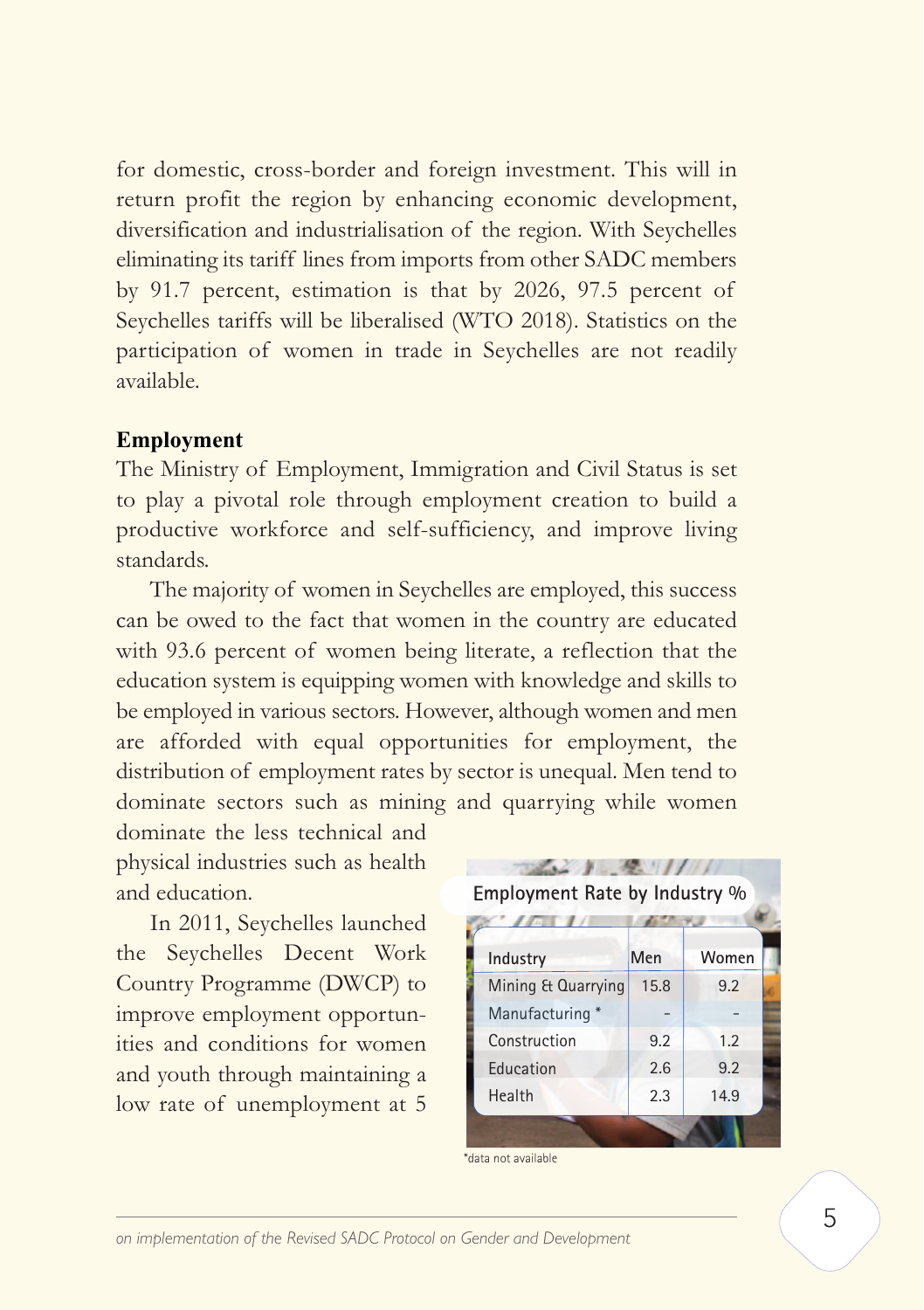| <b>Unemployment Rates</b>              |      |                    |      |  |
|----------------------------------------|------|--------------------|------|--|
| <b>Unemployment Rates</b>              |      | Men% Women% Total% |      |  |
| Unemployment rate less than 25 years   | 14.5 | 15.1               | 13.7 |  |
| Unemployment rate less than 25 years   | 14.5 | 15.1               | 13.7 |  |
| Unemployed rate over 24 years          | 1.8  | 2.2                | 1.5  |  |
| Unemployment rate from 25 to 54 years  | 2.0  | 2.6                | 1.5  |  |
| Unemployment rate over 54 years        | 0.8  | $\Omega$           | 1.6  |  |
| Total unemployment rate                | 3.6  | 4.2                | 3.0  |  |
|                                        |      |                    |      |  |
| Household Budget Survey 2013<br>Source |      |                    |      |  |

percent. In addition, the DWCP launched new employment policies, increasing maternity leave from 14 to 16 weeks and paternity leave from 5 to 10 days. The programme saw the increase of the national minimum wage, in-

troduction of a bonus, improvement in collection and analysis of labour market statistics and new and revamped employment programmes in the nation. The programme has seen decreased unemployment rates

# **Multiple Roles of Women**

The preliminary findings of the Seychelles study found that women suffer from a greater burden of work and family balance than men men in juggling jobs, house chores, supervision and

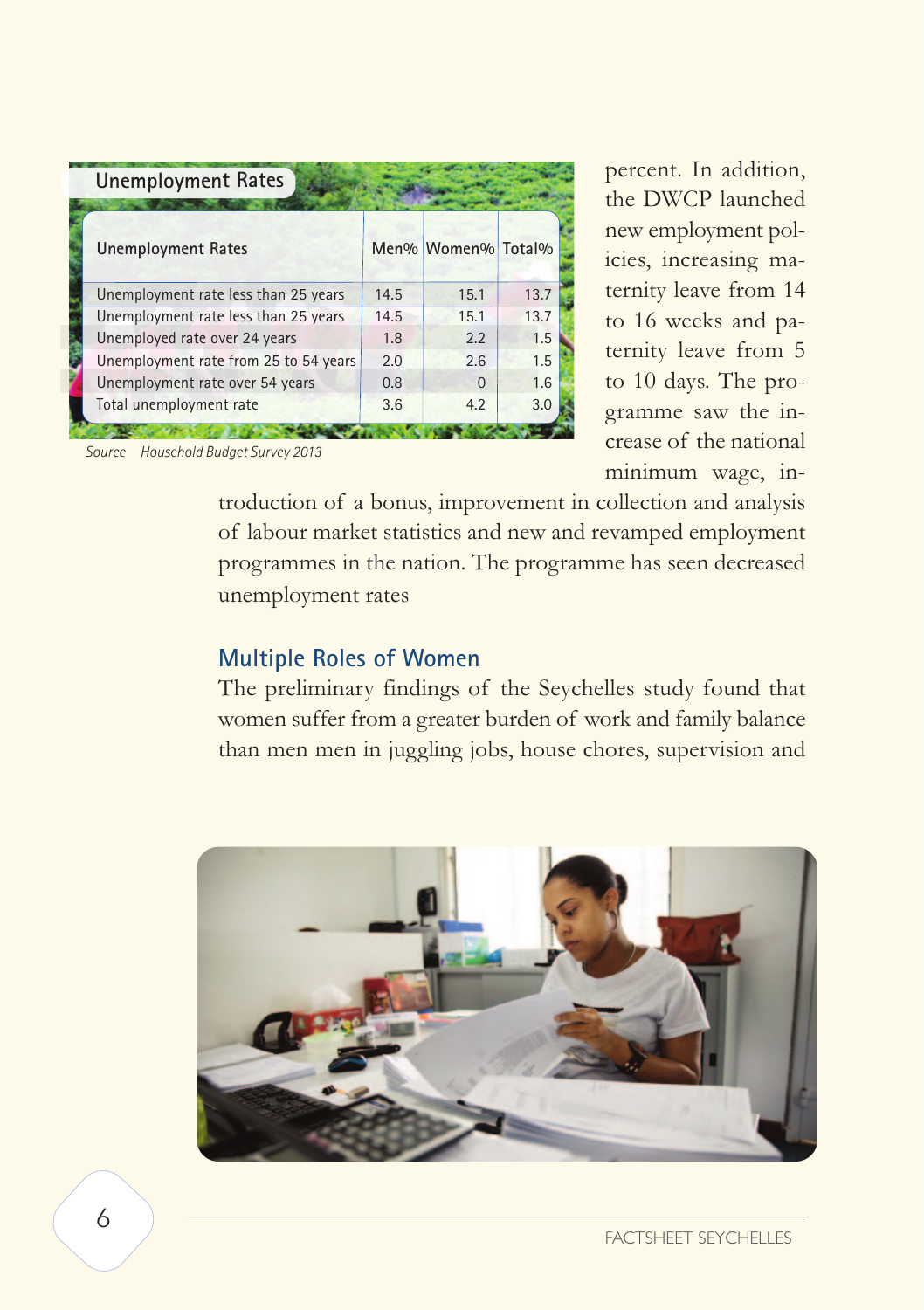education of children. Seychelles has no distinct divide between rural and urban population. The roles of women within the island are not highly variable regardless of their location. Seychelles does not provide for multiple roles of women in its policies, and time use studies have not been conducted.

## **Gender Responsive Budgeting**

The Government of Seychelles does not have legislative and policy measures to ensure equal participation by men and women in formulation and implementation of economic policies, and no measures have been put in place to ensure Gender Responsive Budgeting at national, regional, district and sector levels. The Ministry of Family Affairs reported that the national budget is inclusive. Therefore the government does not have specific tracking, monitoring and evaluation measures for GRB but has one for the overall budget based on the Results-Based Management (RBM) policy (SGDM, 2018).

 Seychelles has made efforts to collaborate at a regional level with other SADC member states to set in motion some gender budgeting activities. In 2012 Seychelles collaborated with gender